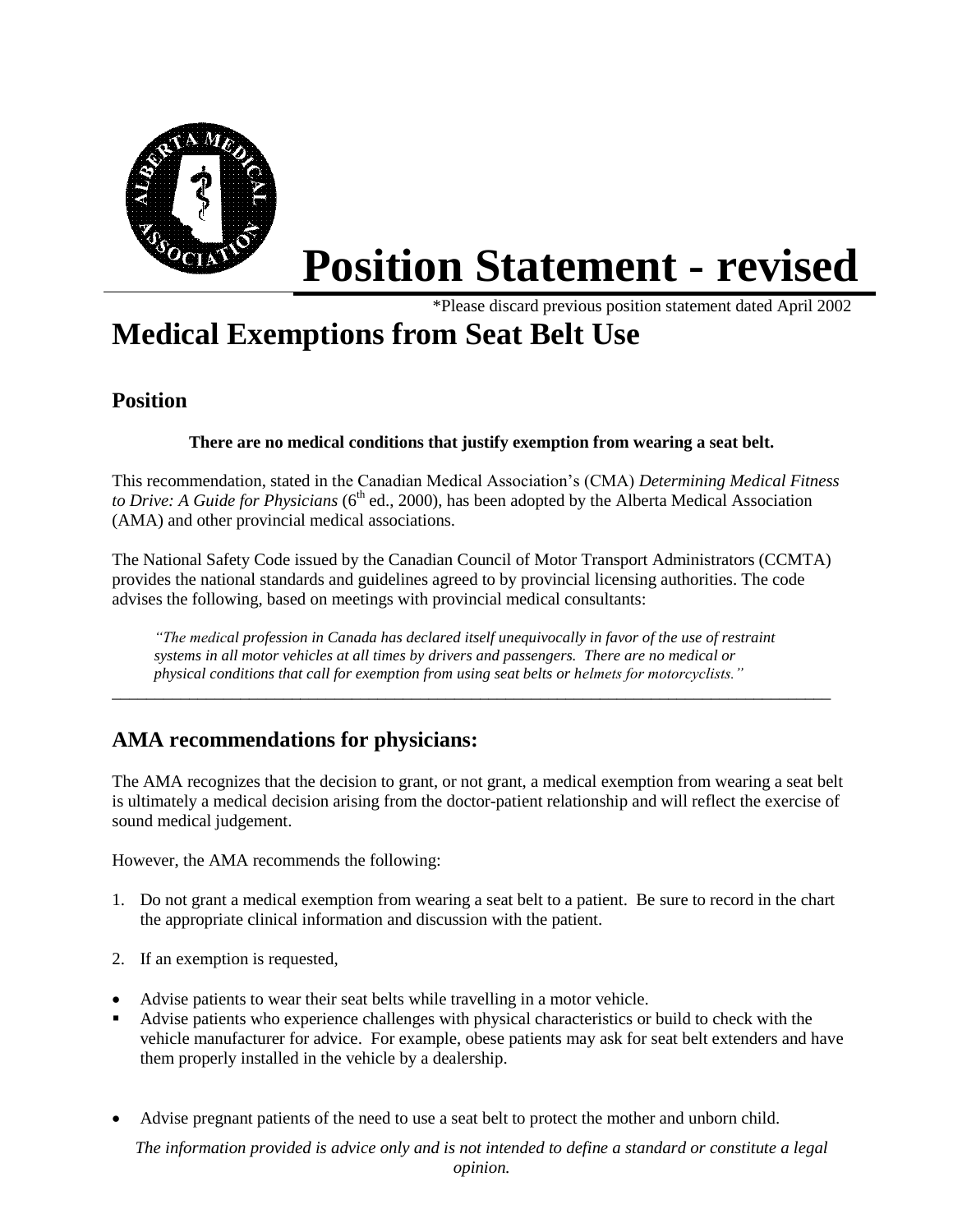- Advise parents that child safety seats (appropriate to age/size) be used for children.
- A request for an exemption may raise other issues to consider. Refer to CMA's *Determining Medical Fitness to Drive: A Guide for Physicians* for guidance in cases when a more general assessment of a person's ability to drive may be needed.
- 3. **If a physician grants a medical exemption from seat belt use to a patient, the physician may be found liable for injuries suffered by that individual in a motor vehicle collision.**

## **Background**

Wearing a seat belt is the law in Alberta. Studies and cumulative data show that seat belts save lives and reduce the severity of injuries in motor vehicle collisions.

Alberta Transportation Traffic Safety Initiative website data on Alberta collisions shows that, out of the 107,391 traffic collisions in the year 2001, 27,583 people were injured and 404 people were killed as a result of traffic collisions. The website also reports that occupants who were using restraints at the time of the collision were injured less often (14.2%) than occupants who were not using restraints (37.8%). Nonrestraint users were two-and-one-half times as likely to be injured as restraint users.

#### **Alberta Legislation**

#### **It is the position of the Alberta Medical Association that physicians should not grant medical exemptions from seat belt use to their patients.**

However, current legislation in Alberta creates an inconsistency for physicians. The government has proclaimed the new *Traffic Safety Act*. The Act, under Vehicle Equipment Regulation section 88(1) sets out the following requirements for special seat belt exemption:

> *85(1) Section 82 does not apply to a person if a duly qualified medical practitioner has signed a letter certifying that the person (a) for the period stated in the certificate, is unable for medical reasons to be secured in a child seating assembly or seat belt assembly, or (b) because of size, build or other physical characteristics, cannot be secured in a child seating assembly or seat belt assembly.*

*(2) A letter referred to in subsection (1) must (a) be written on the letterhead of the medical practitioner, (b) include the name and address of the person exempted and the reasons for the exemption, and (c) state the dates on which the exemption begins and ends.*

*(3) An exemption under subsection (1) must be for a period of not more than one year.*

*(4) the driver of a motor vehicle carrying a person who is exempted under subsection (1) must have a copy of the letter referred to in subsection (1).*

The AMA communicated its position on seat belt exemptions to Alberta Transportation during the development of the new act and regulations. Because the legislation made, and continues to make, it legal for physicians to provide seat belt exemptions, many patients ask physicians for such exemptions. However, safety is in the patient's best medical interest, and liability issues exist for physicians who grant exemptions.

*The information provided is advice only and is not intended to define a standard or constitute a legal opinion.*